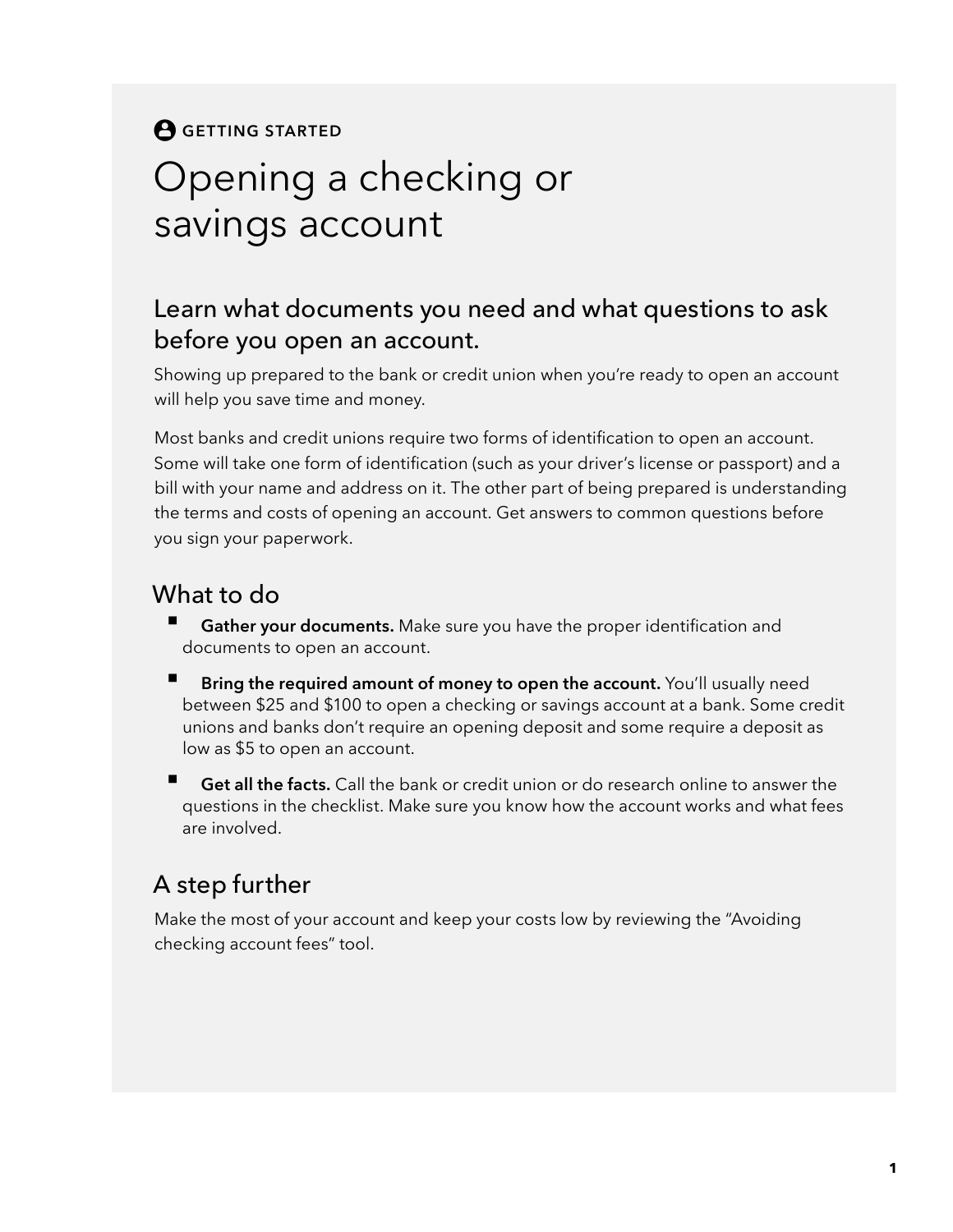

# Gather what you need before **Opening a checking or savings account**

- **1.** Review the items you need to open the account and check them off as you gather them. Write down any questions you have.
- **2.** Get answers to all the questions listed to make sure you're aware of the terms, costs, and limitations of the account.

| WHAT I NEED TO OPEN AN ACCOUNT                                                                                                      | <b>QUESTIONS I HAVE</b> |
|-------------------------------------------------------------------------------------------------------------------------------------|-------------------------|
| A picture ID issued by a state, or the U.S. or foreign<br>government (check which foreign IDs your bank or credit<br>union accepts) |                         |
| One of these second forms of identification:                                                                                        |                         |
| Social Security card<br>Birth certificate                                                                                           |                         |
| Bill with your name and address on it                                                                                               |                         |
| Your Social Security number or ITIN; if you don't have one,<br>you may be able to open only a no-interest account                   |                         |
| Money to put into the account                                                                                                       |                         |

| <b>QUESTIONS I WILL ASK THE BANK OR CREDIT UNION</b>                   | <b>RESPONSES</b> |
|------------------------------------------------------------------------|------------------|
| Is there a monthly fee? If so, how much is it and can it<br>be waived? |                  |
| Is direct deposit available?                                           |                  |
| Do I have to pay for checks?                                           |                  |
| Are there per-check or transaction fees? How much<br>are they?         |                  |